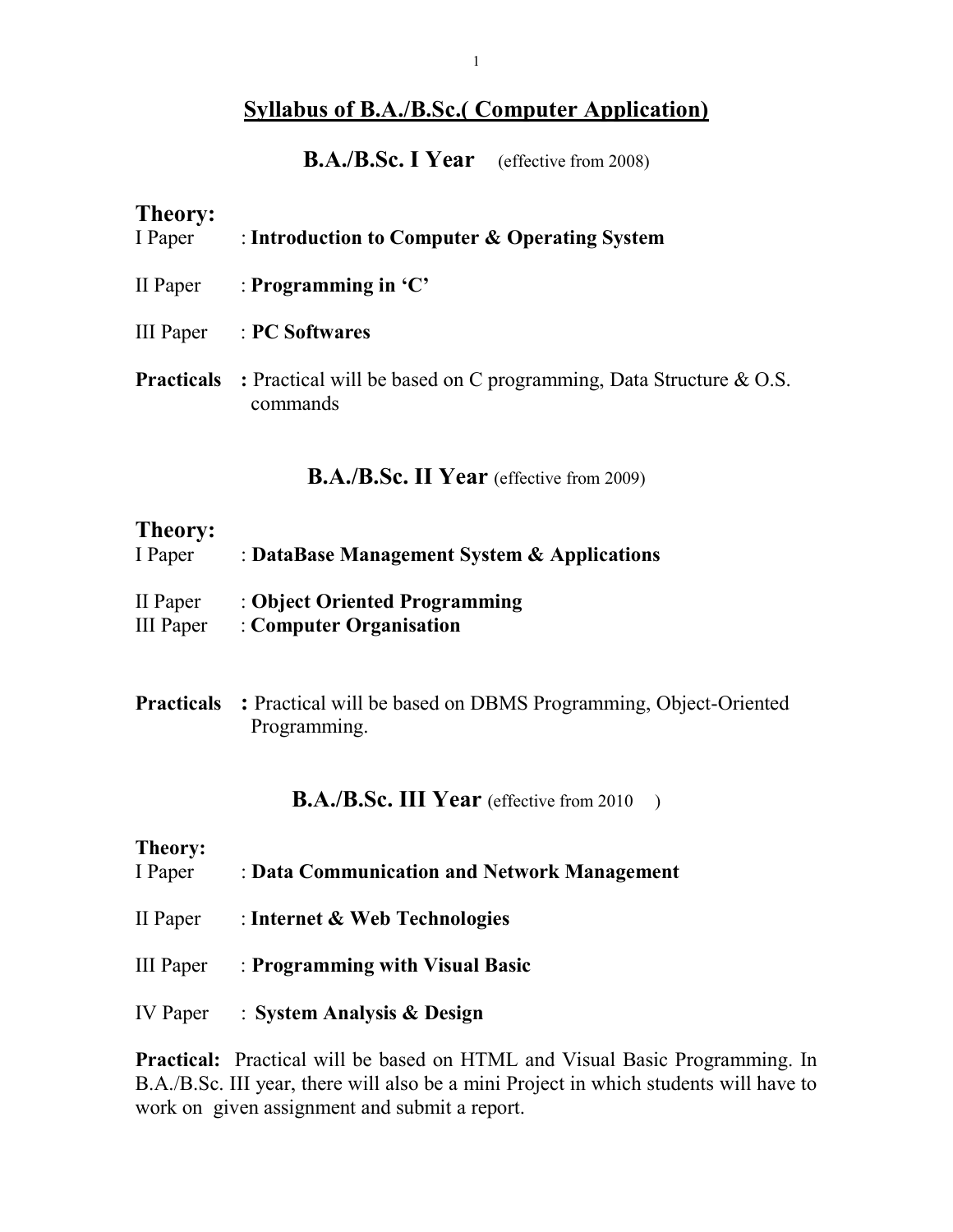#### DETAILED SYLLABUS OF B.A./B.Sc. I YEAR

#### I Paper: Introduction to Computer & Operating System

Introduction to computers – Definition, Characteristics, Generation, Applications, Classifications, Hardware, Software, Computer Arithmetic & Number System, Decimal, Binary, Octal & Hexadecimal System. Arithmetic Operations on Binary Numbers. ASCII, EBCDIC, BCD codes, Fixed point & floating point representation of numbers. Computer Organization & Architecture – Memory hierarchy, Primary Memory - memory unit, SRAM, DRAM, SDRAM, RDRAM, Flash memory. Secondary storage devices-Magnetic Disk, Floppy Disk, Optical Disk, Magnetic Drum , Input Devices, Output Devices.

Disk Organization – Disk Storage Capacity, Physical File System, System Area, Boot Record, File Allocation Table (FAT), Root Directory Area, Data Area, Physical Storage and Retrieval Mechanism, Disk Partioning.

Softwares – Introductory ideas of System Software, Application Softwares, Operating System, Translators, Interpreters, Compilers, Assemblers, Generation of Languages.

Operating System : Definition, Introductory ideas of single user and multi-uer operating system, Time sharing, multitasking, multiprogramming, Batch Processing, on-line processing, spooling.

Introduction to MS-DOS – Booting, Components of MS-DOS, MS-DOS General Command, Internal & External Commands, Directory Commands, File Management in DOS & Commands, Disk Management Commands Utility Commands, Batch Files & Configuring DOS.

Introduction to Windows – Windows basics, Windows Accessories, Miscellaneous Windows features, Web Features & Browsers.

Case study of LINUX/UNIX operating system and its commands.

## II Paper: Programming in C

Overview of Programming – Introduction to Computer Based problem Solving, requirements of Problem Solving by the Computer, Programs & Algorithms & Flow Charts.

An Overview of C, Structure of C Program, Storage class specifier & data types, Construct and variable declaration, operator & expression.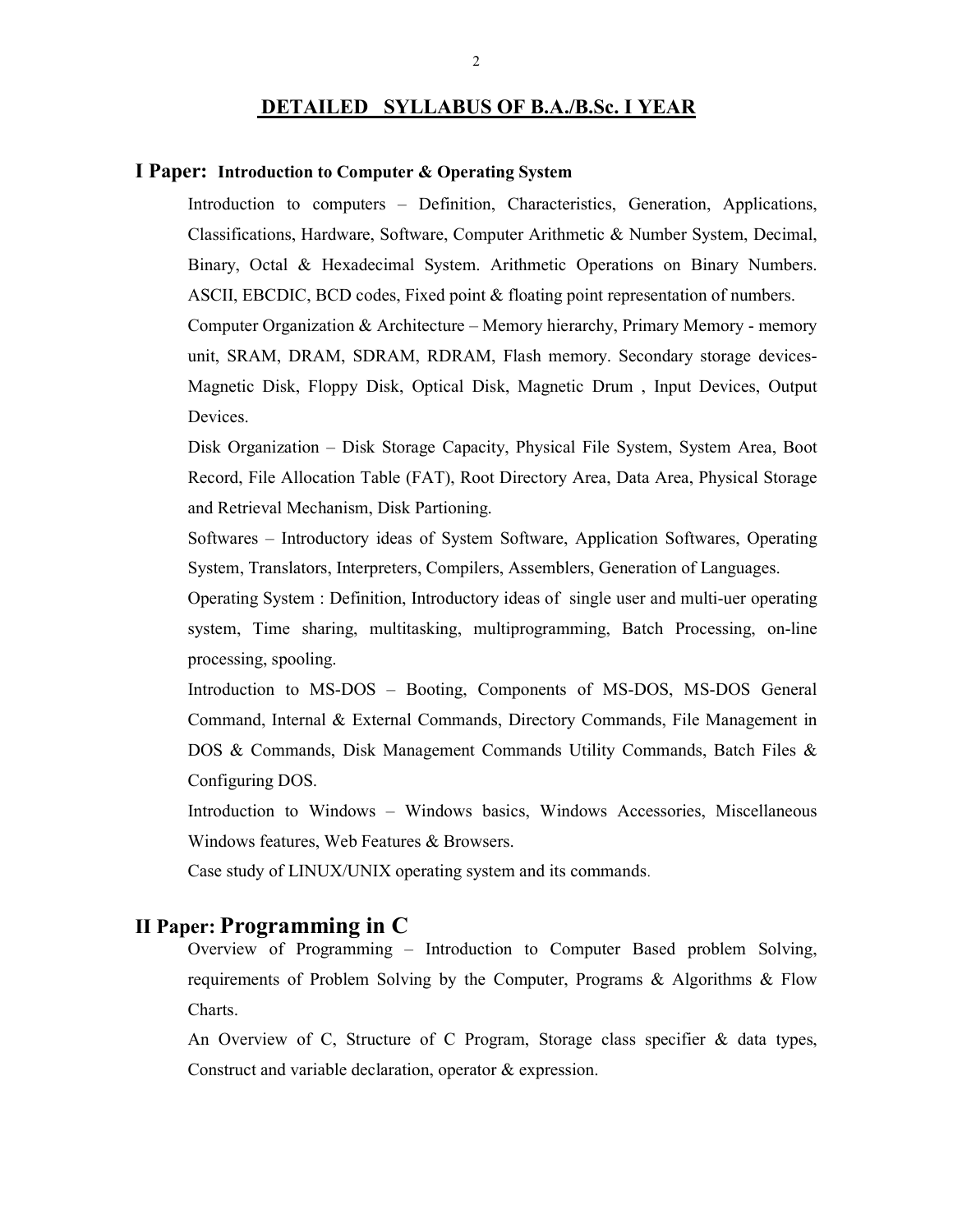Program Control Statements – True and false in C, C statements, Conditional Statements, if, switch, for , while, do/while, break, exit (), continue, goto.

Basic I/O : Formatted and unformatted input/Output, Functions Return statement, local  $&$  global variables, Scope rule of functions, function arguments, parameters passing  $$ call-by-value, call-by- reference, function prototypes, function call with array, recursion, implementation issue.

Arrays , declaration, one & two dimensional array, multidimensional arrays.

Advanced Features in C – Pointers, pointers variables, pointers operators, pointer expression, dynamic allocation function – malloc  $($ ), free  $($ ), calloc $($ ), Initialising pointers, pointers to function, pointers and arrays.

Structures, Unions and user defined variables - Basics of structure, declaration of structure, Array of structure, passing structure to function, structure pointers, Nested structure.

File Management – Stream and files, Console I/O, file pointer, file management functions.

Data Structures – Basic concept of data representation, algorithm design and data structure. Overview of arrays, linked list, stack and queue.

#### III Paper: PC Software

Introduction to Microsoft Windows environment, Introduction to Word Processing , Microsoft word screen, file menu, edit menu, view menu, insert menu, format menu, tools menu table menu, alignment of text, applying fonts, working with wizards, size of text, font of the text, colour of the text, Understanding Microsoft Excel for windows, understanding spreadsheets, file menu, edit menu, view menu, insert menu, format menu, tools menu, data menu, creating a Worksheet in Excel for windows, copying formula, formulas that make decisions, functions in Excel, sum function, average function, function wizard, functions in Excel, Date and time functions, logical functions, creating charts in Excel, creating graphs, modifying chart, adding data to a chart, Introduction of PowerPoint for windows, file menu, edit menu, view menu, insert menu, format menu, tools menu, slide show menu, creating presentation by AutoContent Wizard, creating a new presentation entering the text, moving the text, reordering slides, duplicating slides, deleting slides, making slide shows, adding effects, adding animation, creating your own animation, Introduction to PageMaker, Coral draw and Photoshop, Desktop publishing,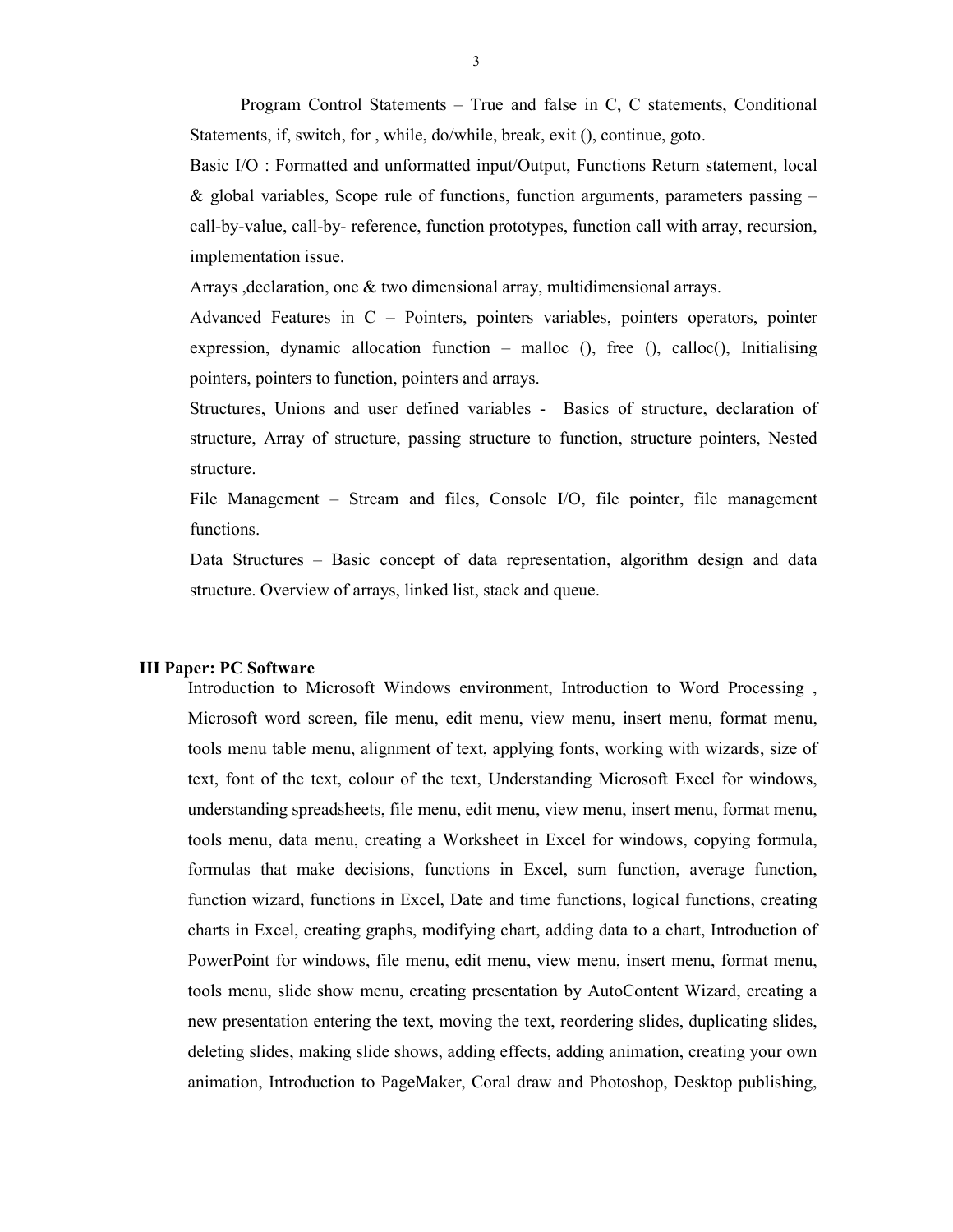modifying and editing of text document or photographs, different tool-bars available in PageMaker, Corel draw and Photoshop.

### DETAILED SYLLABUS OF B.A./B.Sc. II YEAR

### Paper I : Database Management System & Applications

Overview of Database Management – File oriented approach versus database oriented approach to data management, Disadvantage of file oriented approach Data Independence, DBA and its role, DBMS architecture, Different types of DBMS users, Data dictionary and it contents, Types of Database Languages, Different Type of Data Models

Relational Model - Definition of relational model, concept of keys, candidate key, Primary key, Foreign key, Fundamentals integrity rules, Relational Algebra.

Database Design –  $E - R$  model as a tool for conceptual design, entities, attributes and relationship E R diagram, strong and weak entities,

Normalization concept in relational model, Functional dependencies, Normal Forms (1 N F, 2 N F, 3 N F, B C N F, 4 N F).

SQL – SQL Construct, (SELECT - - - FROM - - - WHERE - - - GROUP BY - - - HAVING - - - ORDER BY), INSERT, DELETE, UPDATE, VIEW, definition & use, Nested Queries.

FoxPro – Introduction to FoxPro, Database Construction, searching, sorting, indexing, Updation, Reports, Screen Designing, Programming Concepts, Managing numbers & date. Case Studies - Inventory control system, Payroll Processing etc.

### II Paper : Object Oriented Programming

Introduction to Object Oriented Concept : Overview of object oriented system, Abstract data Types, Inheritance, Polymorphism, Object Identity, Object Modeling Concepts, Object Oriented Design, Object Oriented Programming Languages, Object Oriented Database.

C++ Programming Language : Overview of C++, Programming Paradigm, Support For Data Abstraction, Support for Object Oriented Programming, Declaration and Constants, Expression and Statement, Function and Files : Linkages, How to Make a Library, Functions.

Classes and Objects : Definition of Class, Class Declaration, Class Function Definition, Member Function definition inside and outside the class declaration, Scope resolution operator(: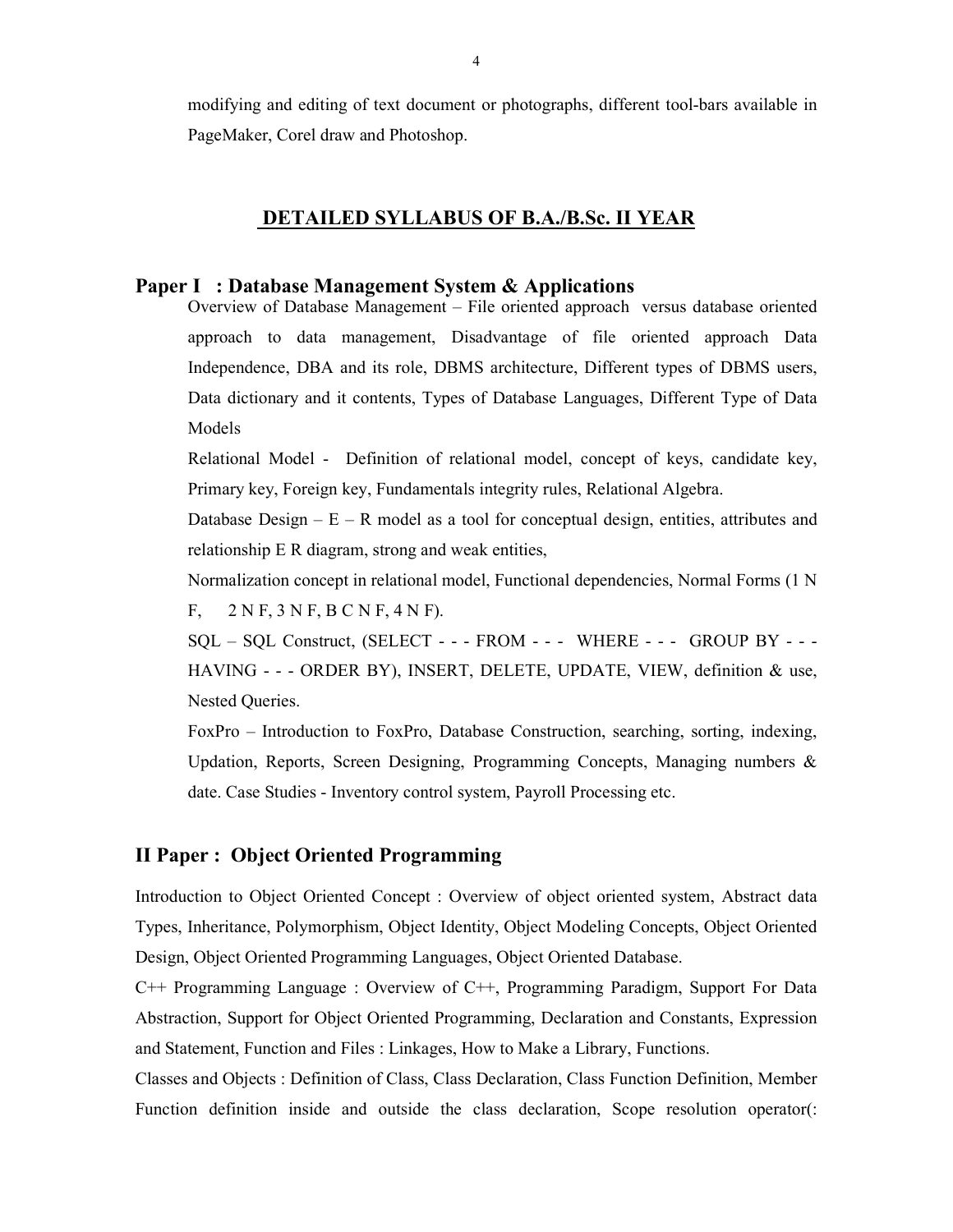:),Private and Public member function, Nesting member function, Creating Objects, Accessing Class data members, Accessing member functions, Arrays of Objects, Objects as function arguments.

Operator Overloading : Operator Function, User Defined Type Conversion, Litreral, large objects, Assignments and Initialisation, subscripting, function call, dereferencing, increment and decrement, A string Class, Friends and members.

 Inheritance through Extending Classes : Concept of Inheritance, Base Class, Derived Class, Defining derived classes, Visibility modes, single inheritance.

Streams, Templates and Design of Libraries : Output, Input, Formatting, Files and Streams, C-I/O, Design of Libraries.

# III Paper : Computer Organisation

Digital Devices: Introduction to Logic gates, Flip Flops, Latches, Registers, Shift Registers, Encoders , Decoders & Code Convertors, Counters, Digital Multiplexers/Data Selectors, Digital De-Multiplexers/Decoders.

Logic Design: Boolean Algebra, Minimum Boolean Expression, Karnaugh Map & Boolean Expression.

Memory: Main memory, Secondary memory, Cache Memory, Real(or Physical) & Virtual memory, Semicondutor memory, memory controller, magnetic memory, optical memory.

Central Processing Unit (CPU): CPU organization, Arithmetic & Logic Unit, Control Unit, Registers, Addressing modes, Instruction Cycles, Introduction to fetch operation, execute operation, Machine Cycle & State, Instruction & data Flow, Brief description of Intel microprocessors.

I/O Devices: Keyboard, mouse, light pen, optical scanner, OMR, optical Bar-Code reader, Magnetic ink Character Reader(MICR), touch screen, CRT Terminals, non CRT display, LCD(Liquid Crystal Display), TFT- LCD monitor, plasma display, Printers- impact  $\&$  non impact printers, inkjet printers, laser printers.

## DETAILED SYLLABUS OF B.A./B.Sc. III YEAR

#### I Paper: Data Communication & Network Management :

Computer Communication & Network, Data Communication, Data Transmission : Serial and Parallel, Modes of Data Transmission : Asynchronous and synchronous, Types of Transmission : Analog and Digital, Types of Transmission System : Simplex, Half –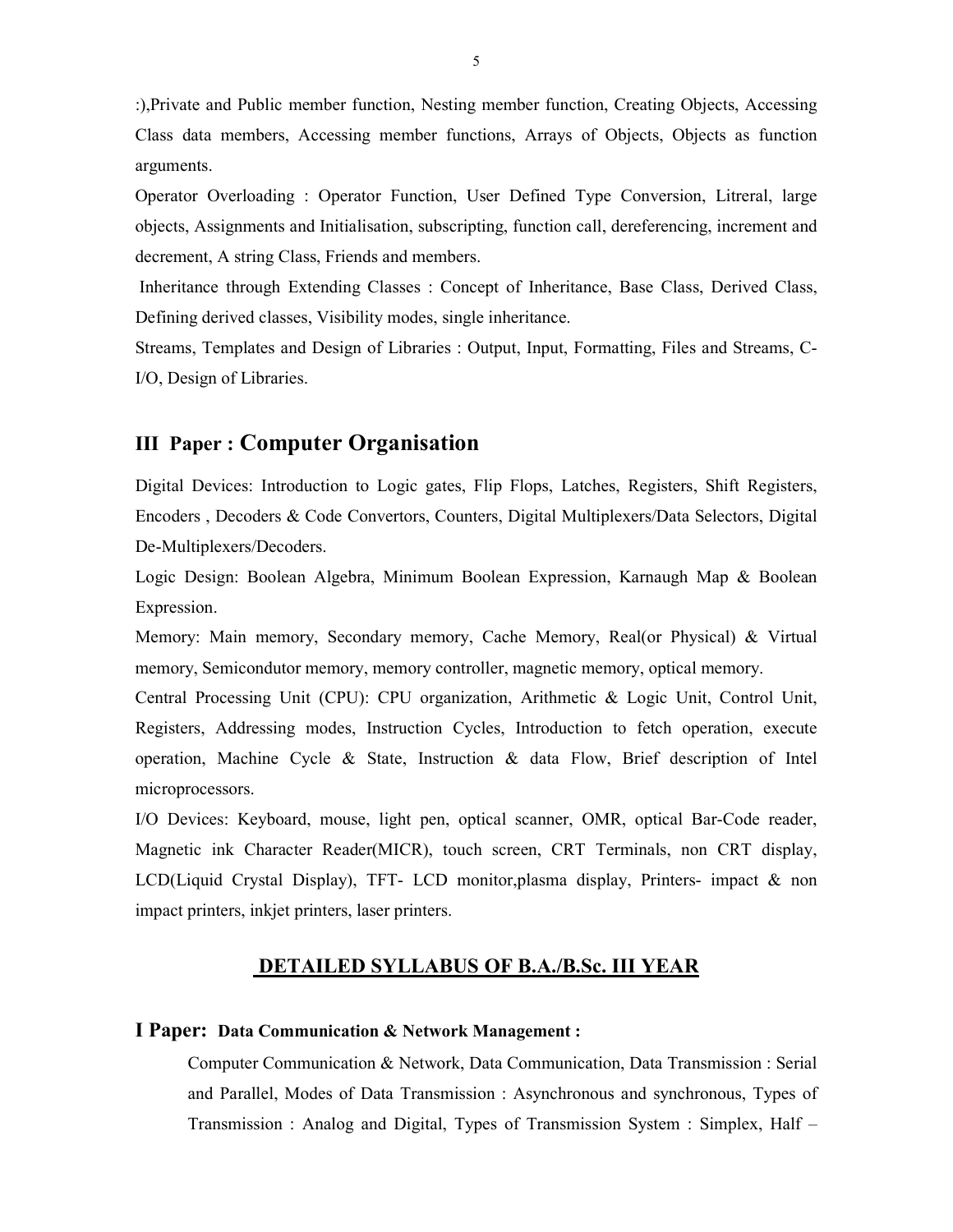Duplex and Full – duplex, Communication Media, Modems, Data Multiplexers, Computers Networks, Server, Transmission Technology, Local Area Network, Topologies : Star, Ring, Bus, Wide Area Networks, MAN, OSI Models of ISO, Network Protocols : SPX/IPX TCP/IP.

Telnet : Remote Login, Telnet Protocols, Basic Concepts, Telnet Clients : Windows 98/95 Telnet Program,Hyper terminal, Unix for Telnetting , Terminal Emulation.

Management of a LAN – LAN, Definition and usage, Major components, architecture, initiation to Novell Netware, IPX command, Netx Command, Changing Drives, Logging in , Giving passwords, changing password, Loggingout, Login Restriction, LAN Community, Regular user, User group, operator & Supervisor, Storing of files, Network drives, Map command, Network rights, File management, Netware Rescue, Filter utility, Access method, syscon utility, Login scripts.

#### II Paper: Internet & Web Technologies :

Internet – evolution, Applications, Technologies, Working, Clients & Servers, Internet Services, Online Services, TCP/IP, Getting Connected, Different type of connections, ISP, Address in internet, intranets.

E – mail – E-mail basics, E – mail networks, Protocols, working, Format of an E-mail message, Basic  $E -$  mail functions, E-mail clients – Netscape messenger, outlook express, E-mail security,

FTP – The file transfer protocol introduction and basic procedure, Types of FTP Servers, FTP Softwares, Command Driven clients and GUI – driven Clients, FTP with web Browsers.

World Wide Web (WWW) – Evolution, Basic features. Clients & servers, URL, HTTP, HTML, XML, multi media, WWW Browsers, WWW Servers, using a Web Browser eg. Internet Explorer.

Web Publishing – Website planning, Publishing Tools, The Front Page Solution,

HTML – Designing and decoration of web pages using HTML's basic features in different style & Looks.

Internet Security – Need, Web Search engine, web meta searcher, web search Agents, Email Threats, Firewall, Firewall Architecture, Choosing a suitable Firewall.

### III Paper: Programming with visual basic

Visual Basic Environment : Parts of environment, getting help, customizing VB, Quiting.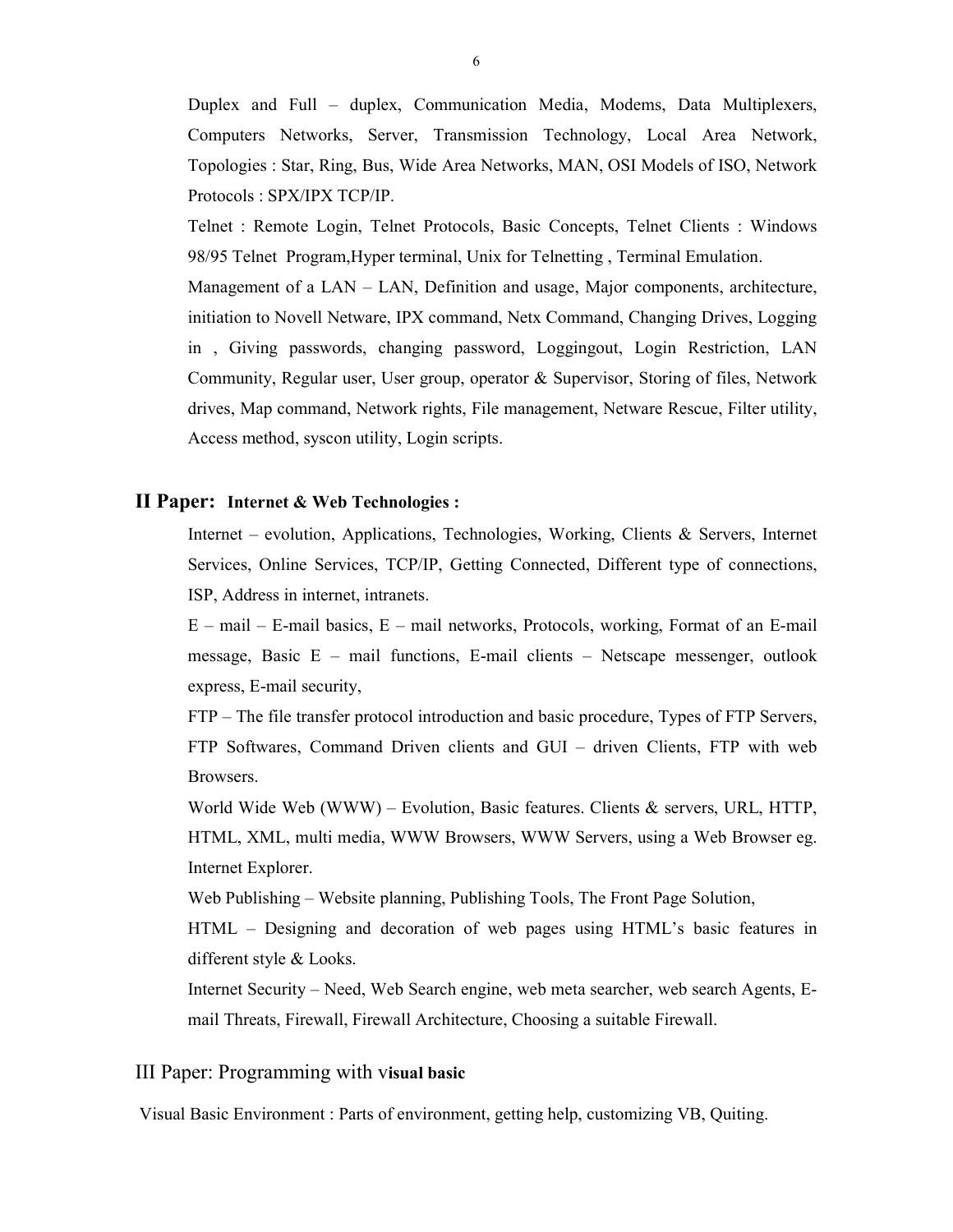Creating Forms : adding new forms, changing appearance and behavior, properties, properties related to forms. Adding Functionality : working with controls properties Variables and operators : Understanding data type, standard variable types, integer special variables types, arithmetic operators, comparisior and logical operators.

Built-in-Function, Control structure.

Data Structures : Understanding arrays, searching, sorting.

Dialog Boxes : Creating message boxes, getting user input, custom dialog boxes.

File Handing : File types, opening, handing, reading files, updating, INI files.

### IV Paper: System Analysis & Design

System Concepts & Information System Environment: Introduction to the system concepts: Definition . Characteristics of a system: Organisation , Interaction ,. Interdependence, Integration .Central Objective. Elements of a system: Control. Feedback. Environment. Types of Systems: The system development life cycle: recognition of need, feasibility study, analysis , design , implementation.

System Planning and the initial investigation: dimensions of planning, initial investigations: need identification, determining the user's information requirements. Problem Definition and project initiation, background analysis. Fact – finding , fact analysis. Determination of feasibility, information about the firm. Information about the user staff, Information about work flow.

The tools of structured analysis: Structured analysis – the tools of the structured analysis: the data flow diagram (DFD), data dictionary, decision tree and structured English, decision tables. Feasibility study- system performance definition: statement of constraints, Identification of Specific system objectives, description of objectives.

Cost/benefit analysis and system design: Introduction, data analysis, cost benefit analysis, cost and benefit categories, procedure for cost benefit determination, the system proposal, the process of design: logical and physical design, design methodologies: Structured design, Form driven methodologies. Audit considerations: Processing control and data validation, audit trail and documentation control.

File organization and database design: File structure file organization, sequential organization, indexed sequential organization, inverted list organisation, direct access organisation,